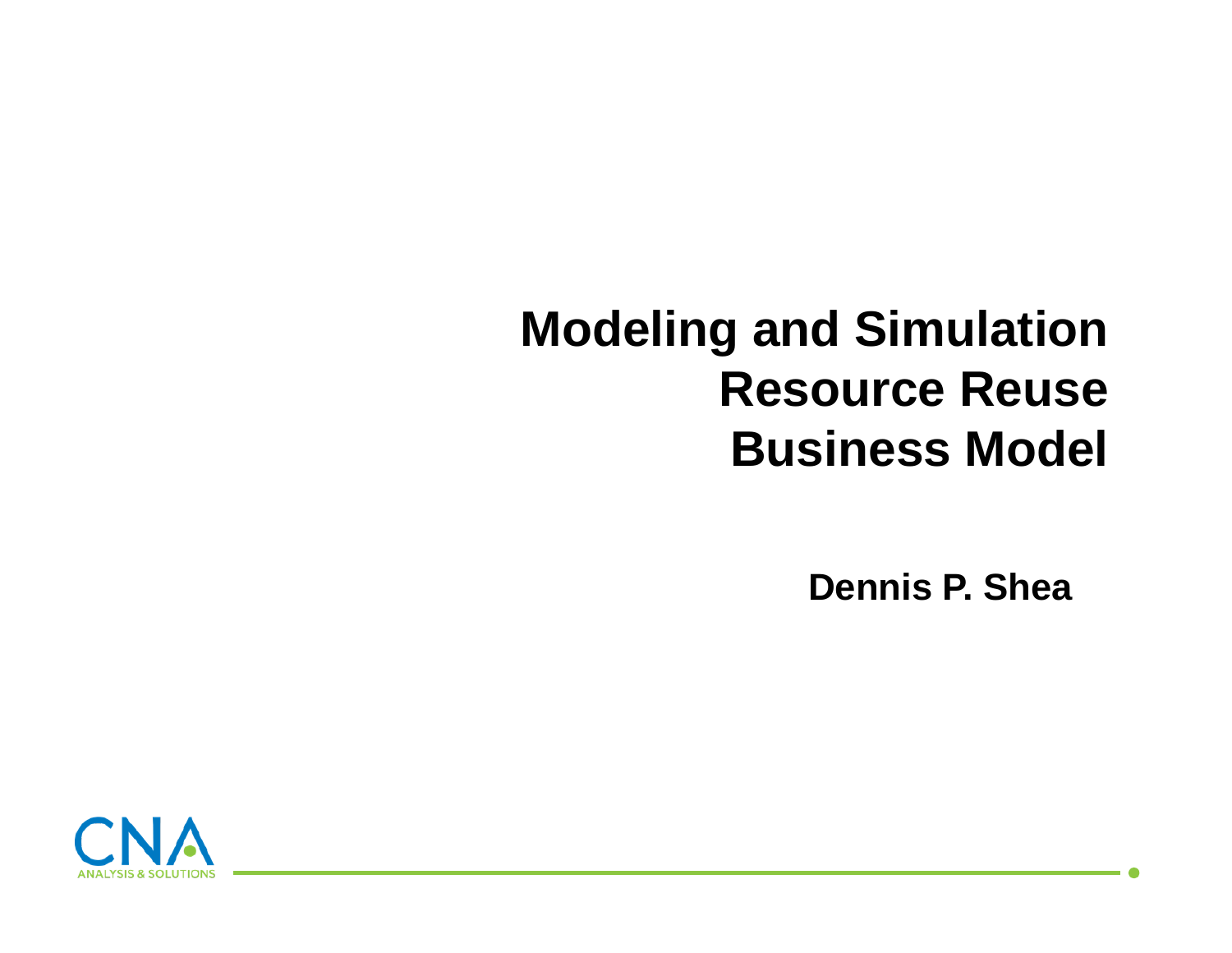# **Outline**

- • **Problem statement**
	- **Inefficient use of M&S resources**
	- **Barriers to reuse**
	- **Multiple perspectives on reuse**
- •**Study approach**
- • **Review federal laws, DoD regulations and policies on intragovernment business transactions**
- •**M&S may contain intellectual property**
- •**Proprietary M&S and reuse**
- •**Lessons learned from successful M&S reuse**
- •**Framework for a business model**
- $\bullet$ **Business model actions to spur reuse**

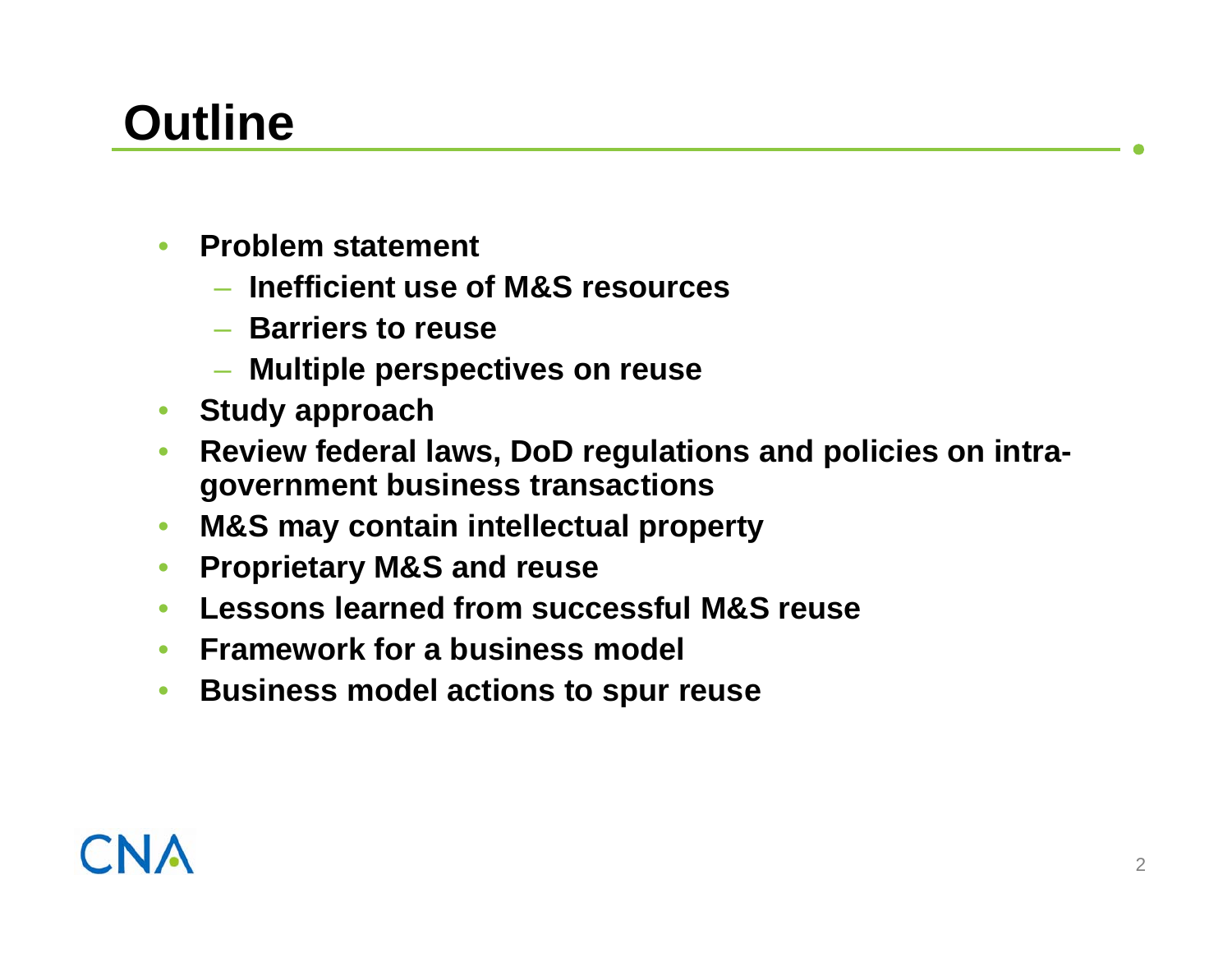#### **The Problem: Inefficient Use of M&S Resources**

#### **Few M&S resources are** *re***used – either during a single program's lifecycle or across acquisition programs.**

| <b>Tools</b>       | <b>Data</b>                                                                        | <b>Environment</b> |                     |
|--------------------|------------------------------------------------------------------------------------|--------------------|---------------------|
| - Models           | - Input datasets                                                                   | - Architectures    | - Network resources |
| - Simulations      | - Scenarios<br>- CONOPS                                                            | - Interfaces       | - SME expertise     |
| - Federations      | - Threat data<br>- Algorithms                                                      | - Protocols        |                     |
| - Utilities (post- | - Environmental                                                                    | - VV&A templates   |                     |
| processors)        | <i>info</i>                                                                        |                    |                     |
|                    | <b>Absence of incentives for Gov't M&amp;S</b><br>managers and industry developers |                    |                     |
|                    |                                                                                    |                    | 3                   |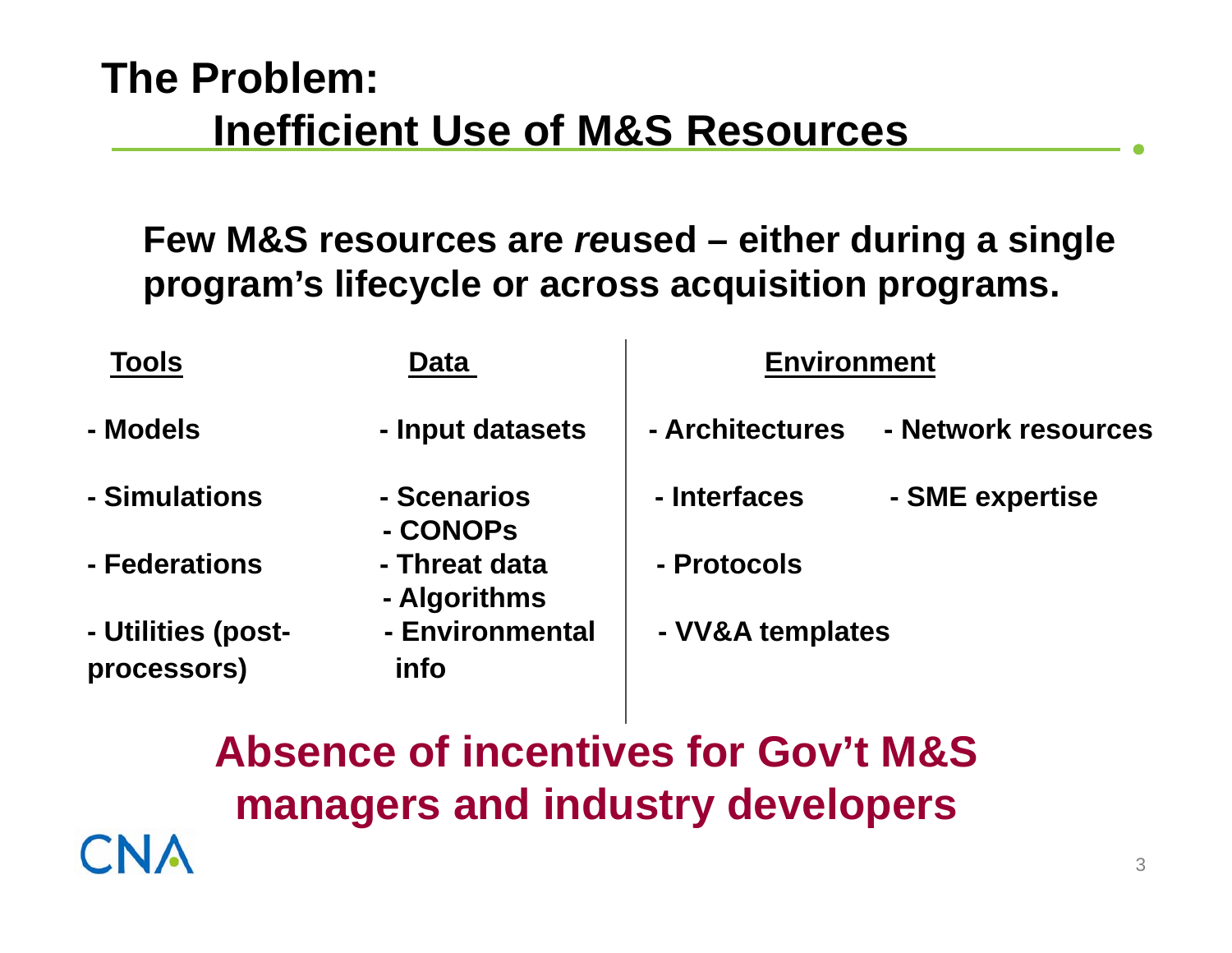#### **Reuse doesn't mean necking down to a single model or database**



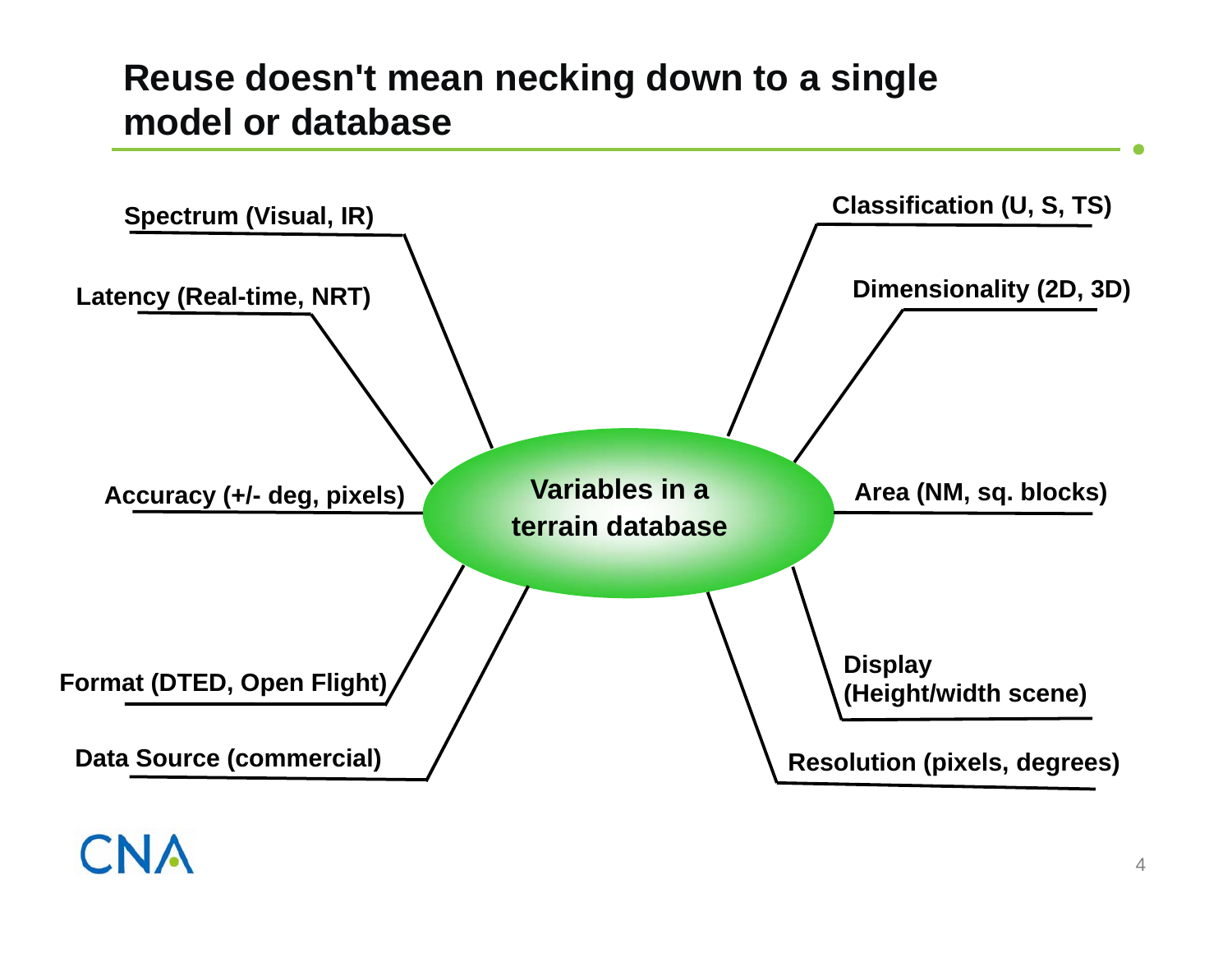# **Barriers to M&S Resource Reuse**

- • **Users lack awareness of reusable resources**
- • **Insufficient details about reusable resources**
- • **Hard to assess the true capabilities and limitations of existing resources**
- • **Resources not in a form suitable for reuse**
- • **Users lack trust in resources developed by others/ NIH**
- • **Model is available but not the data**
- • **M&S components don't work well together**
- • **Repositories are incomplete and not current**
- $\bullet$  **Little insight into how resources have been used in the past, including successfully and failures**
- • **Difficult to access the actual resource**
- • **Difficult to adapt existing resources to new problems**
- $\bullet$  **No mechanism to compensate developer for resource investment and guidance on use**
- • **No mechanism to protect developer from mischievous uses**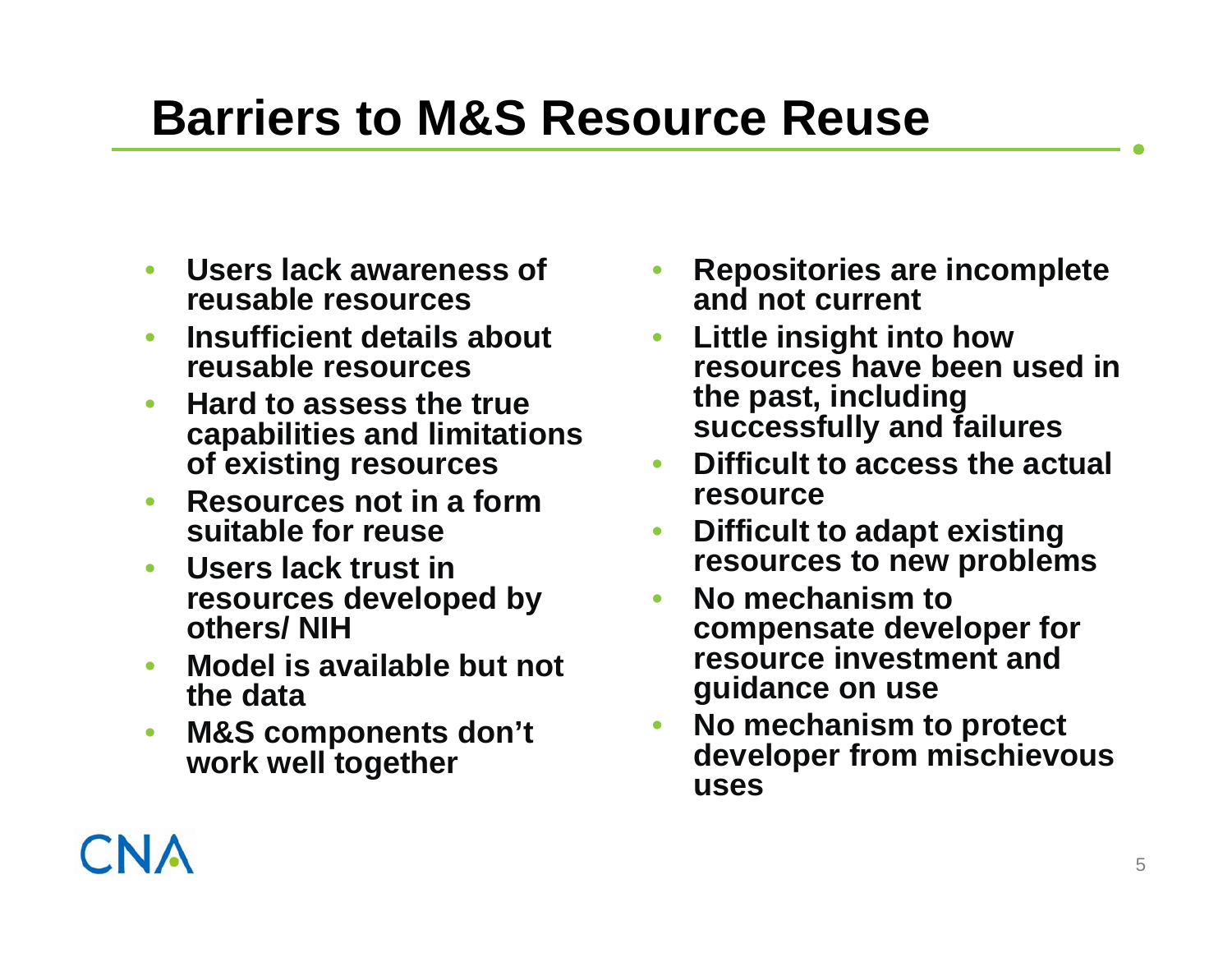## **Multiple perspectives on M&S reuse**

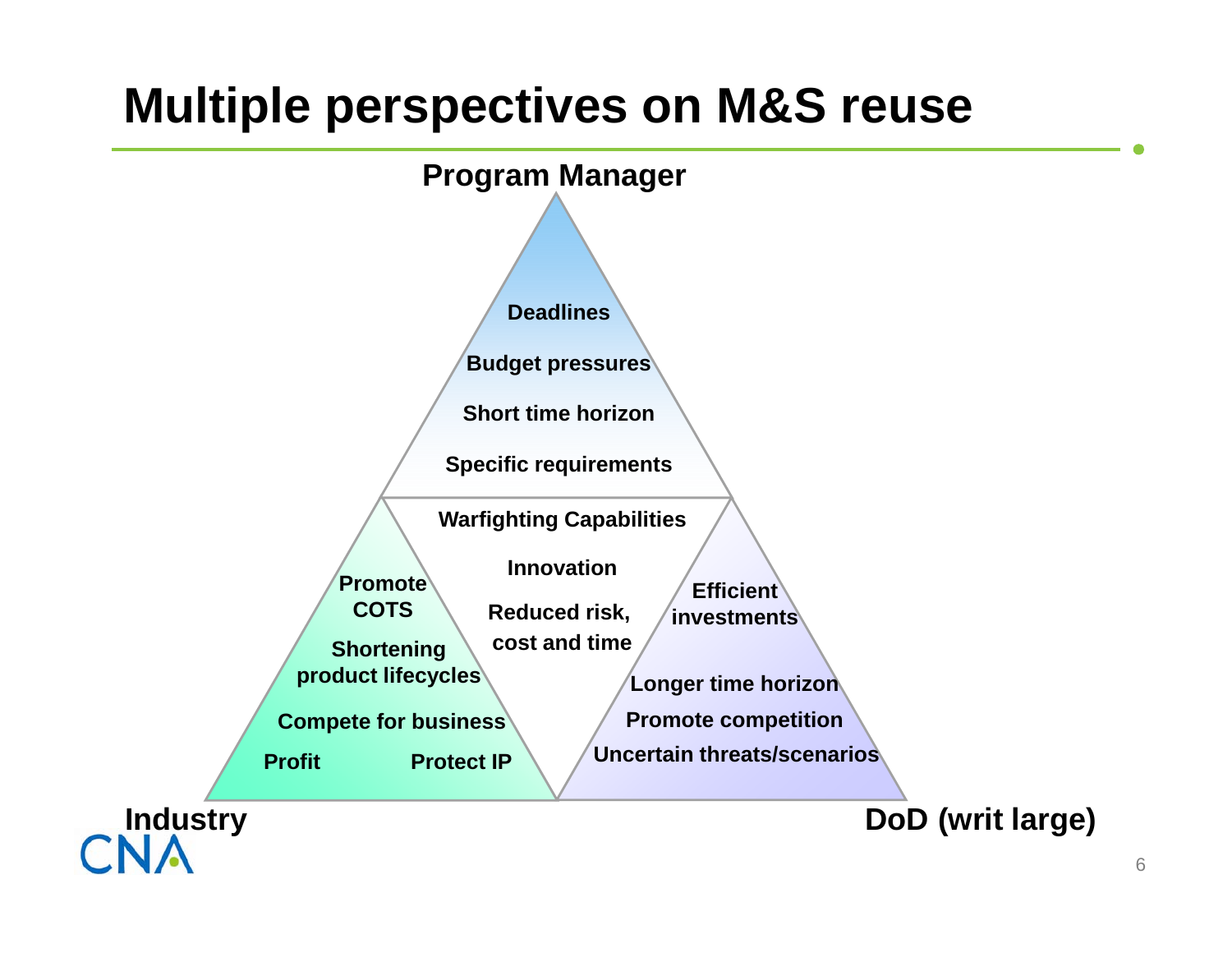- $\bullet$  **Develop an economic business model that will make the reuse of M&S resources an attractive option for both consumers and providers of resources**
	- **Puts the best M&S resources in the hands of users**
	- **Fosters collaboration and sharing**
	- **Leads to cost efficiency and minimal duplication of effort**
	- **Protects IP rights of industry**
	- **Ensures profitability of M&S industry**

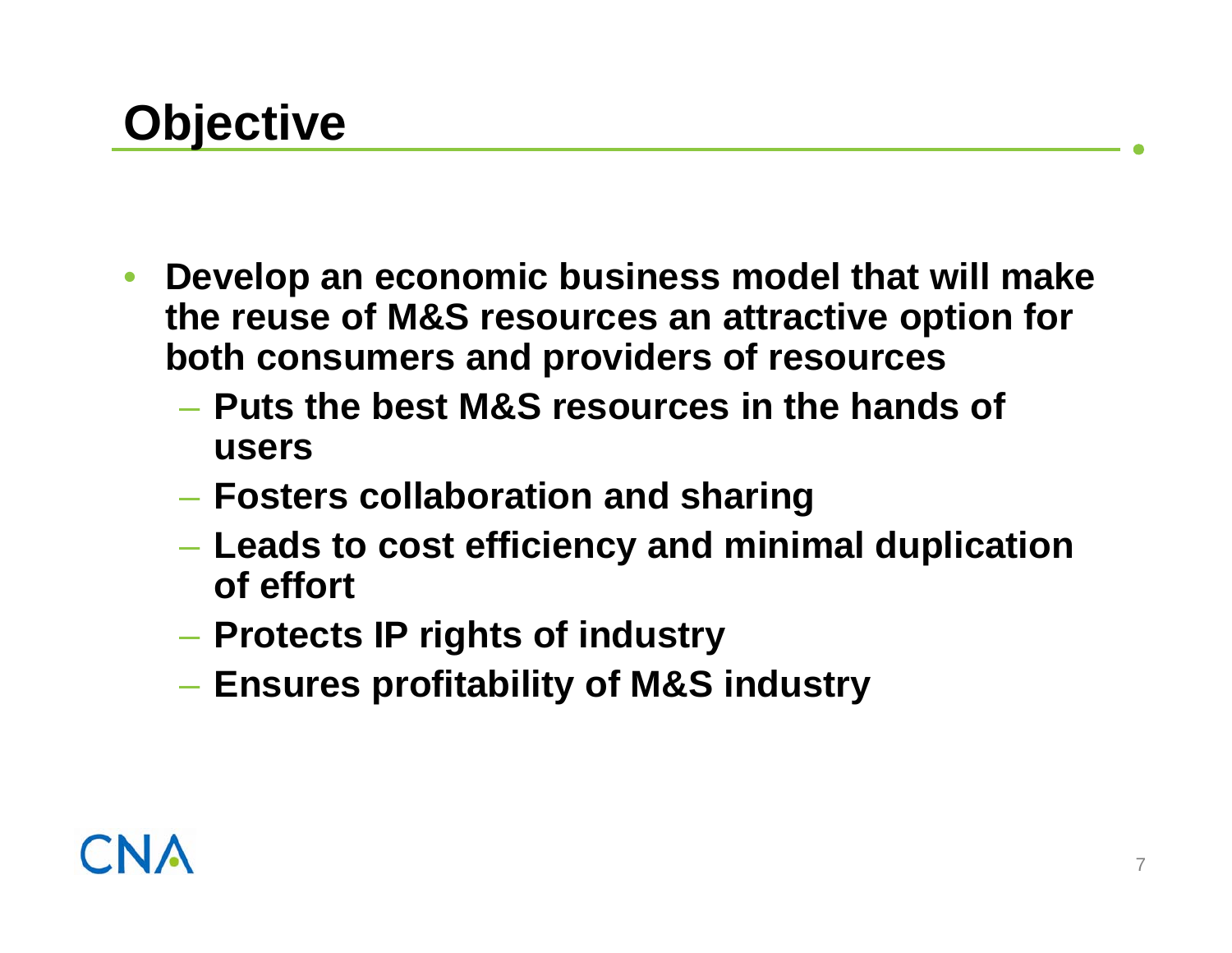#### **M&S Reuse Puzzle**

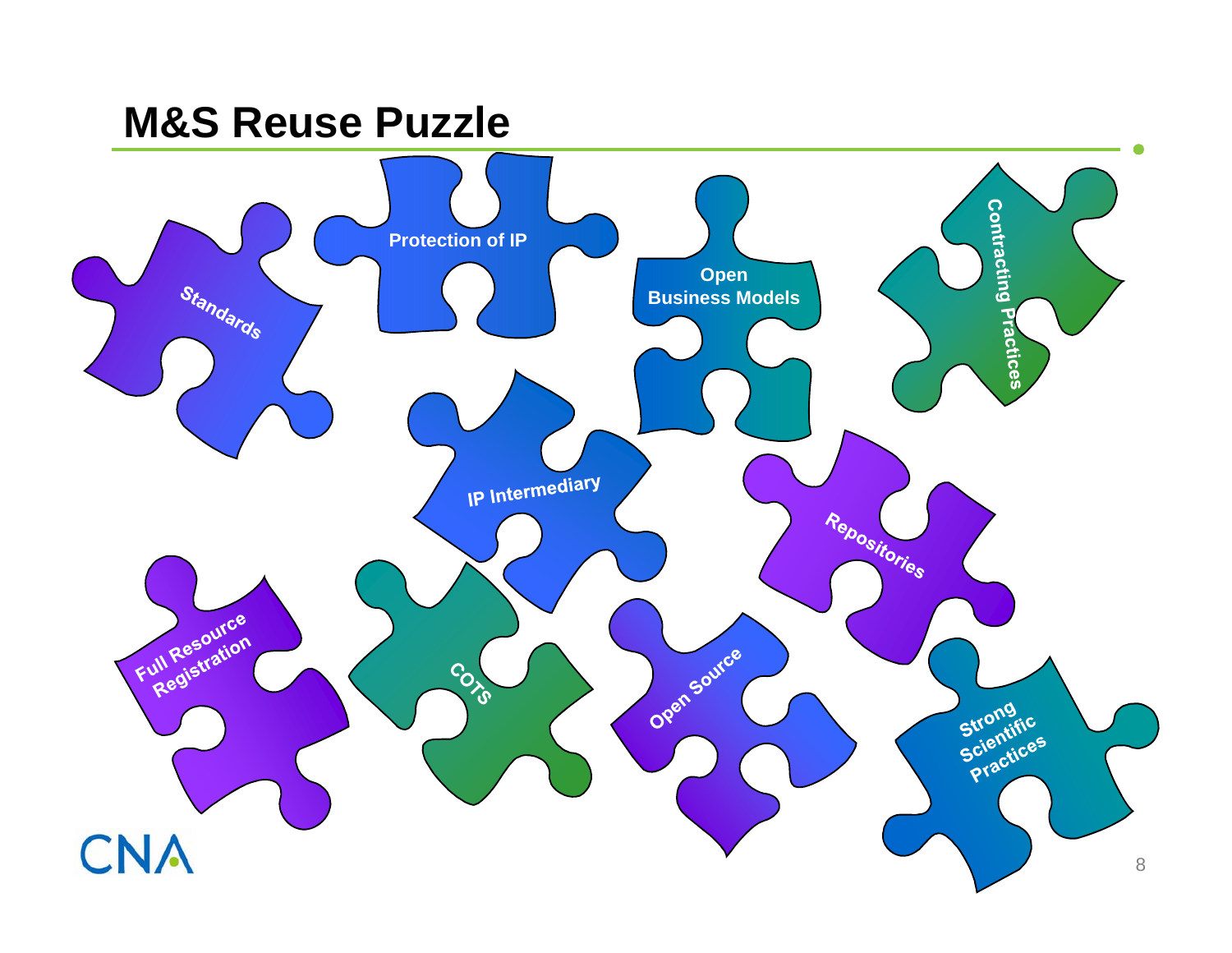- **Reviewed existing policy documents, DoD instructions, guidance, interagency agreements, FAR, DFARS, prior reports, …**
- **Prepared case studies**
	- **SIMDIS, Linux, EADSIM, ICT, NIH/OTT, …**
- **Used a variety of survey instruments, interviews, email dialogue with industry and government** 
	- **Where is reuse occurring today?**
	- **What "business factors" help to motivate reuse?**
	- **What are the challenges to reuse and how might these be overcome?**

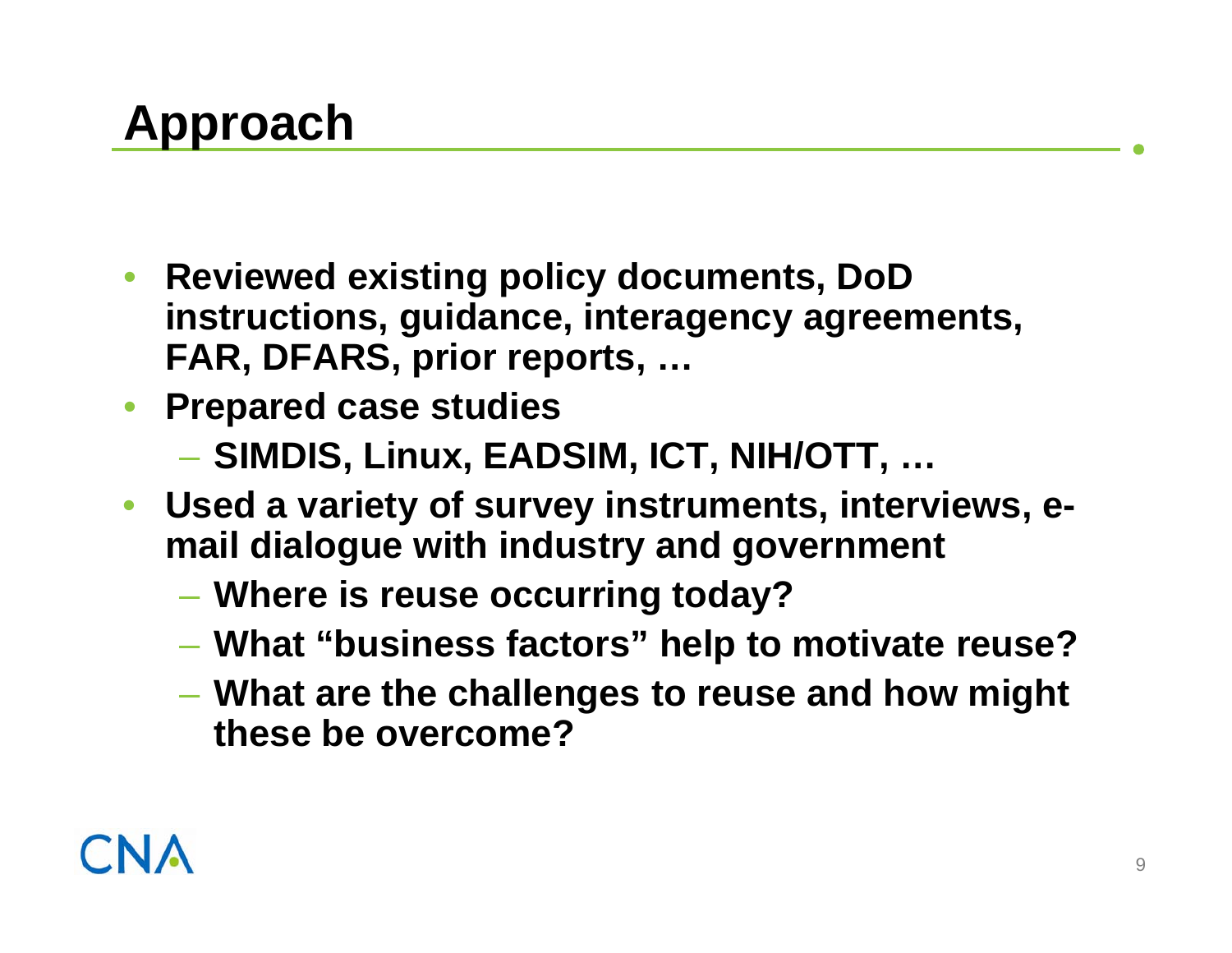**Northrop Grumman Aegis Technology MAK Technologies PM FCS AD M&SNGANAVAIR Portable Source Initiative OSD-JDSBreakAway, LTD MSIC, DIA TMAP USJFCOM J9USAF Common Data Set M&S EA (Ocean, Air&Space, Terrain) IWS General Council (SEA00) Pitch Technologies MMA M&S**

**Boeing Soar Technology Lockheed MartinMOVES/NPSMetronNAVMSMOJSF M&SIWS M&SUSN IWS SHARESAF/XCOPNAV N814NRL JASPMSIAC**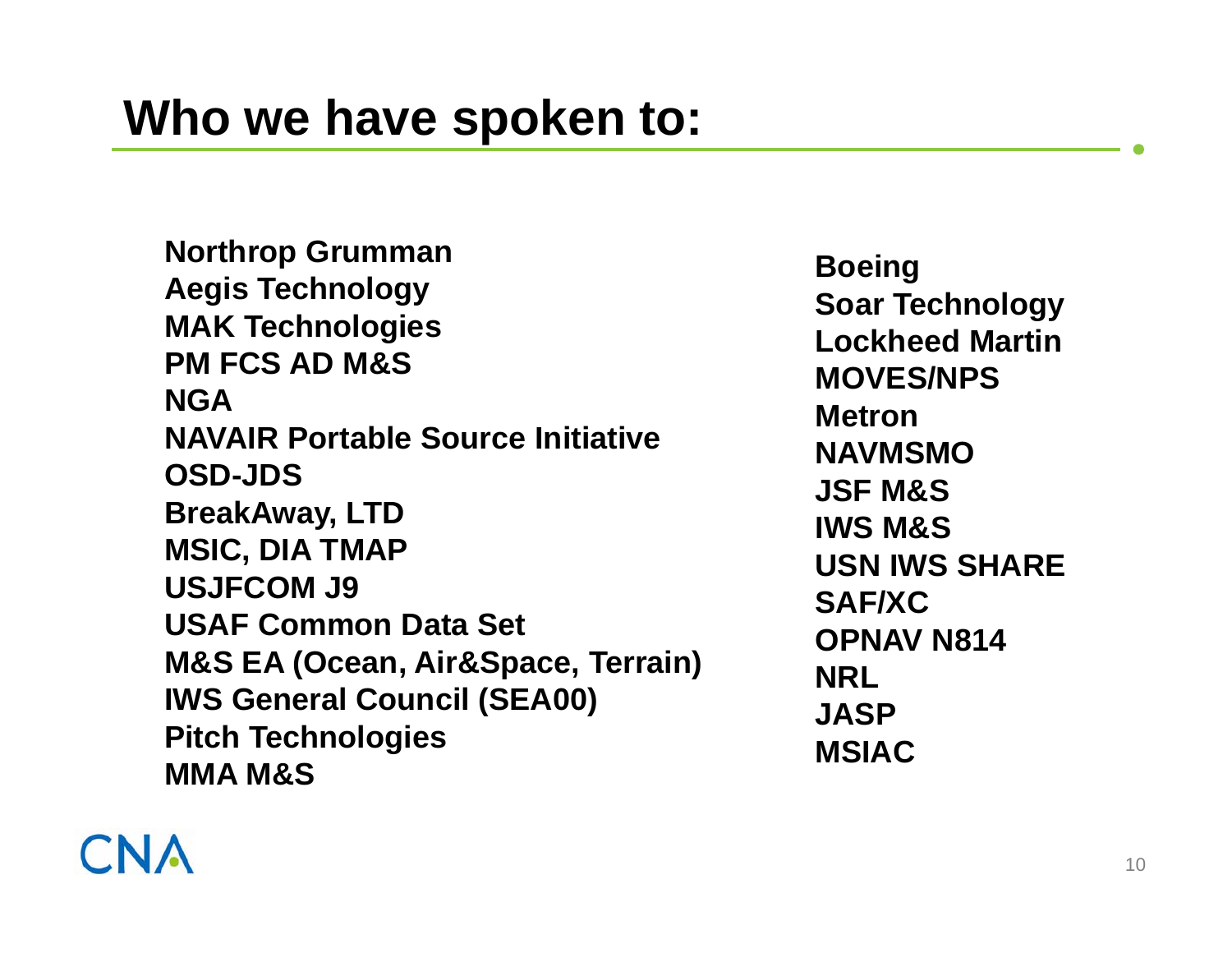**Under what conditions can a DoDprogram manager or other government official invest in M&S today** 

- **to satisfy both current and future requirements,**
- **including perhaps requirements of another yet unknown government user,**
- **Including additional investment to make the M&S resource reusable,**
- **and be compensated in a future intragovernment business exchange?**

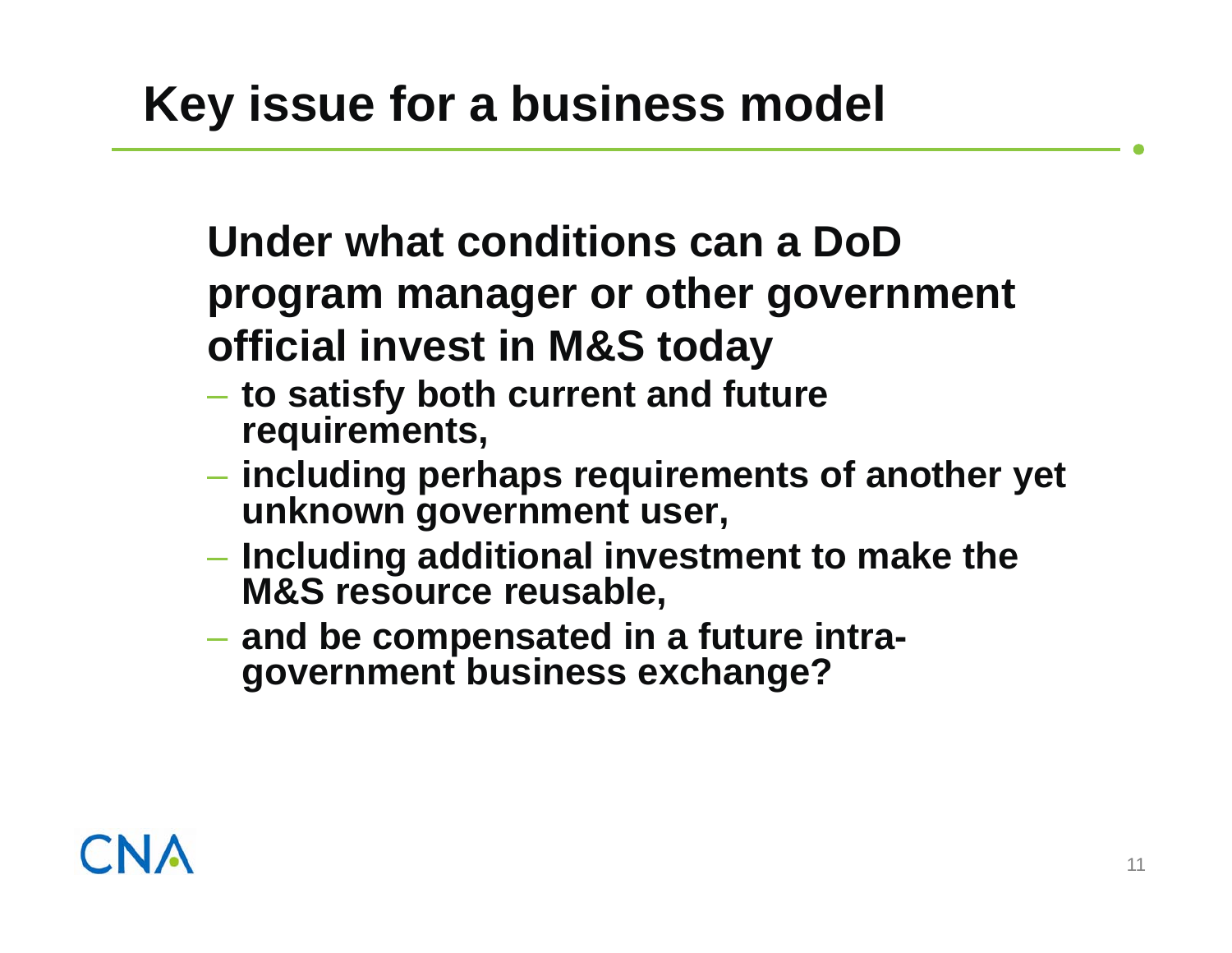#### **Federal laws and DoD regulations affecting intra-government business transactions**



- • **Can't use current year funds for future anticipated, but unrealized requirements**
- **Can't use appropriations for costs to be reimbursed through business transactions**
- • **Can't charge for costs built into budget**
- **Reimbursement only for marginal costs**
- • **May charge only to recover cost of dissemination**
- • **May transfer asset to a working capital fund and subsequently charge fully loaded costs**

12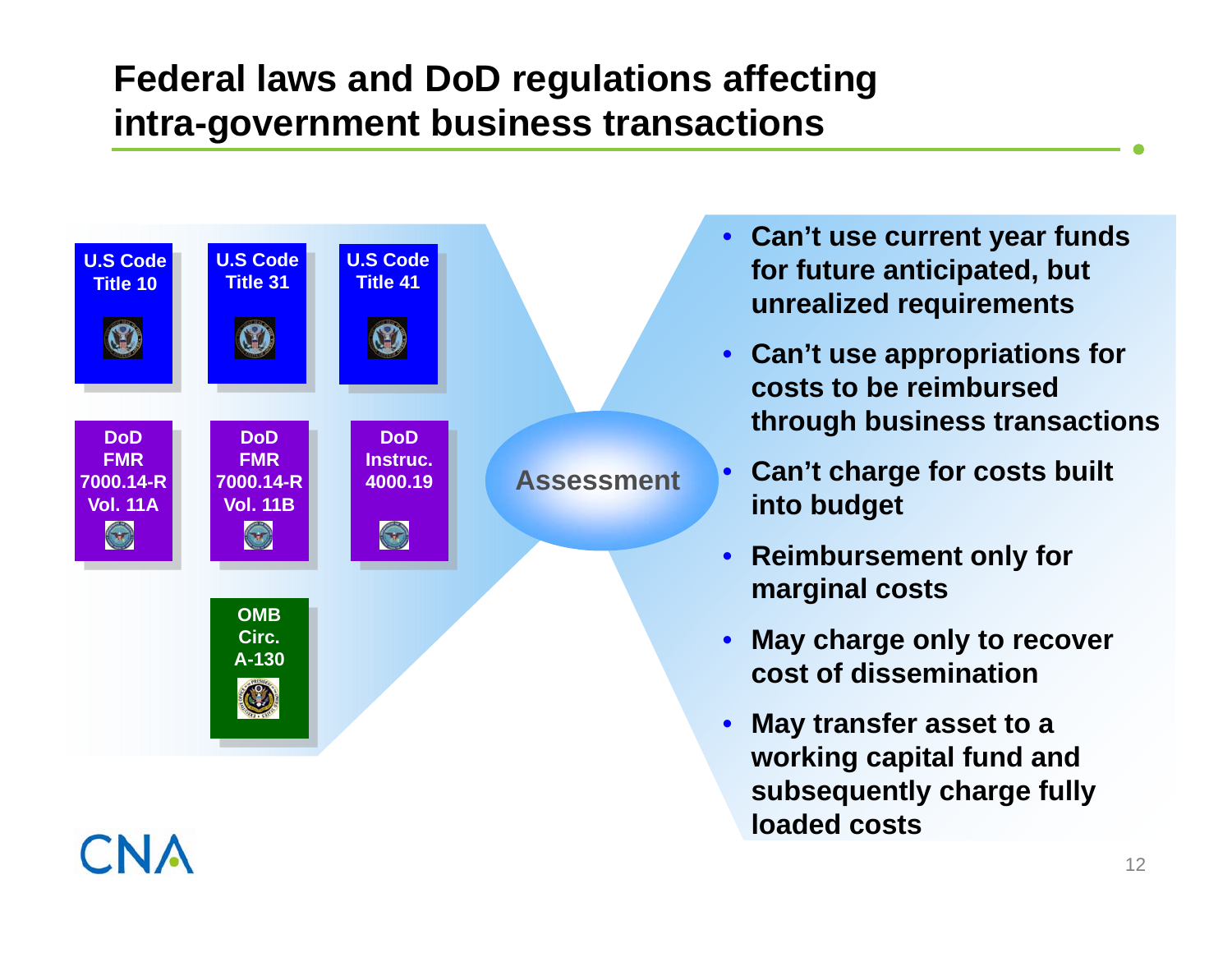- **(1) Existing GOTS or COTS with Gov't Purpose Rights**
- **(2) Same as (1) + Gov personnel or contract support**
- **(3) Same as (1) + model enhancements**
- **(4) COTS M&S with license requirements**
- **(5) New M&S with joint requirements**

#### **Servicing agency Requesting agency**

#### **(1) No compensation allowed**

- **-- Congress has appropriated funds to servicing agency**
- **-- No increase in support supplier's costs**
- **(2) Fund incremental cost of labor**
- **(3) Fund model enhancements**
- **(4) Fund incremental license fees**
- **(5) Jointly fund new M&S**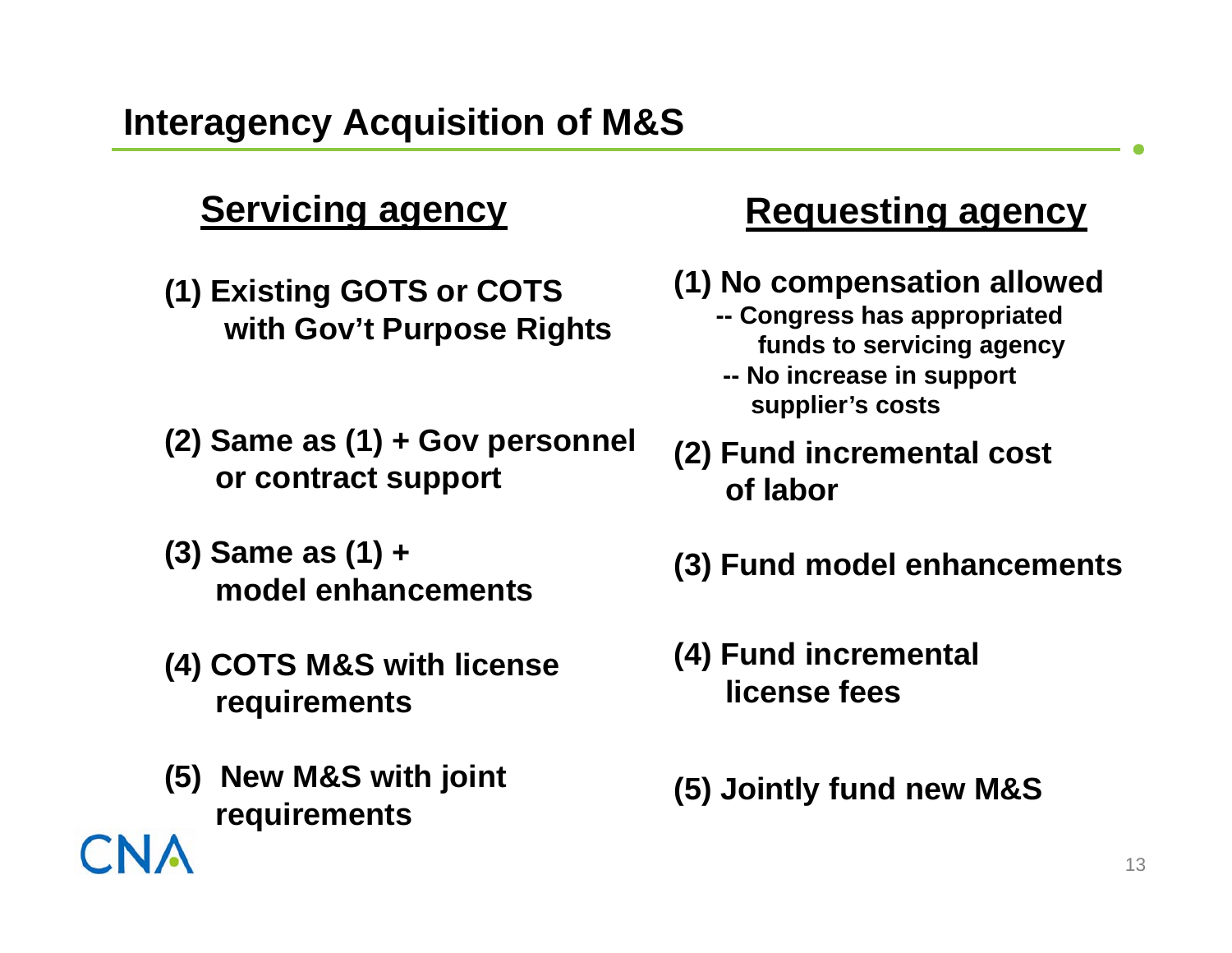#### **M&S resources often contain**  *valuable* **intellectual property**

- • **Intellectual property refers to** *creations of the mind***: inventions, literary and artistic works, and symbols, names, and images used in commerce.**
	- **In M&S the IP is often encapsulated in the source code and data sets**
- $\bullet$  **DOD's access to M&S IP developed under contract is governed by both copyright law, patent law, and the procurement regulations contained in the DFARS**
	- **These laws affect the Government's ability to use, reproduce, modify, and release the resource to one or more potential users**
- • **Control of IP is determined, in part, by who funded development**
	- **Government, Industry, or Mixed**
	- **But formal title is generally retained by the contractor-developer regardless of funding source**
	- **DoD acquisitions that involve a mix of government and IRAD funded technologies pose a challenge in determining control "rights"**

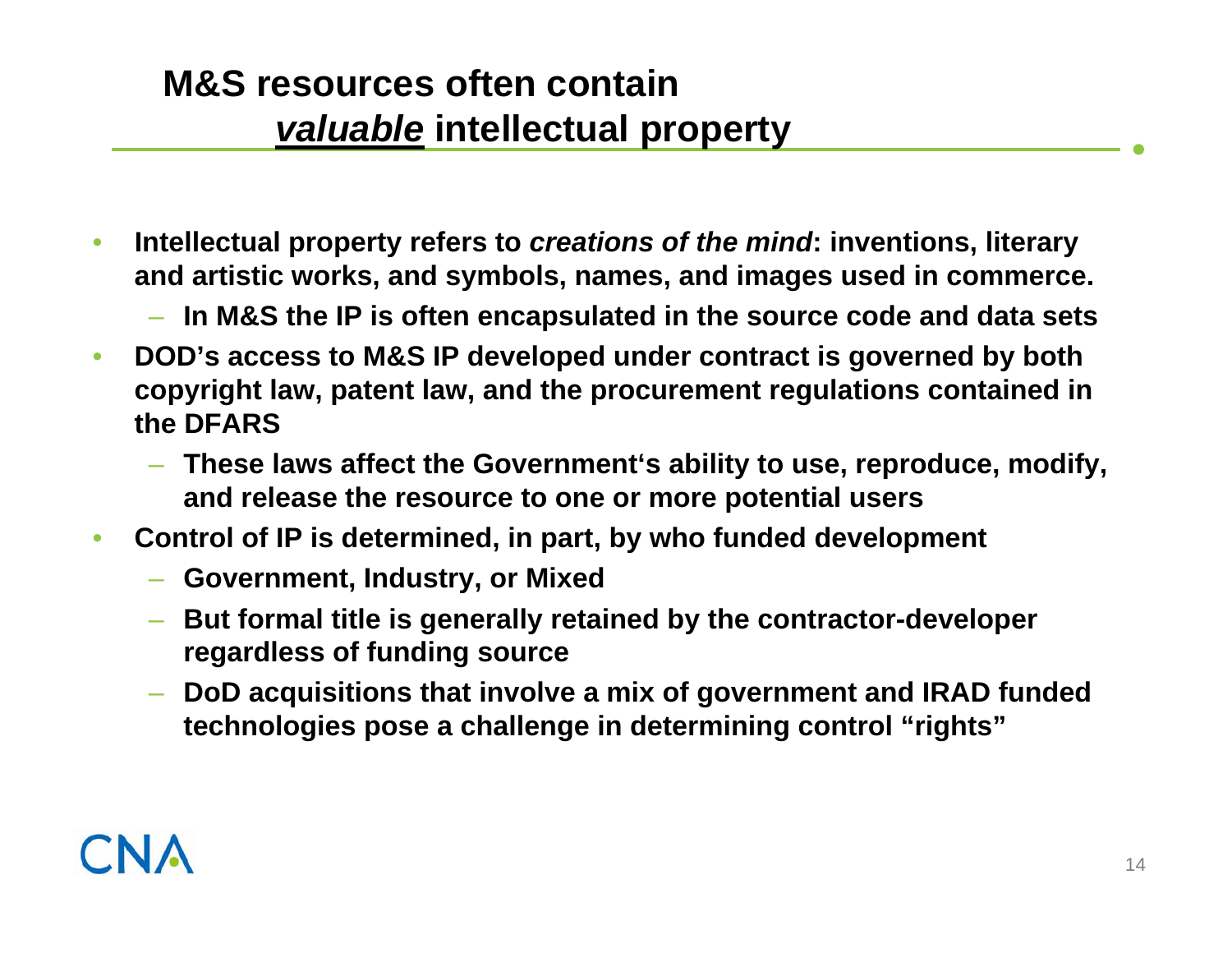#### **Proprietary M&S and reuse**

- $\bullet$  **COTS provides DoD with access to leading-edge M&S that otherwise would not be available**
- $\bullet$  **COTS supports a broader market than DoD and thus capabilities should continue to improve over time**
	- **But a challenge to maintain legacy systems**
- $\bullet$  **COTS enables "agile" M&S investment decisions by eliminating long-term O&M**
- $\bullet$  **Developer may earn a short-term monopoly**
	- **Until the next wave of innovation**
- $\bullet$  **Decouple the M&S from the original developer?**
	- **Yes-- a source license and/or tech data rights will promote 3rd party competition and encourage DoD to develop in-house talent to extend the M&S**
- $\bullet$  **DoD may also require source license simply to "look under the hood"**
- $\bullet$ **Enterprise license may reduce overall DoD costs of COTS**
- $\bullet$  **Decision on negotiating for source or enterprise license depends on reuse potential (and willingness of developer)**

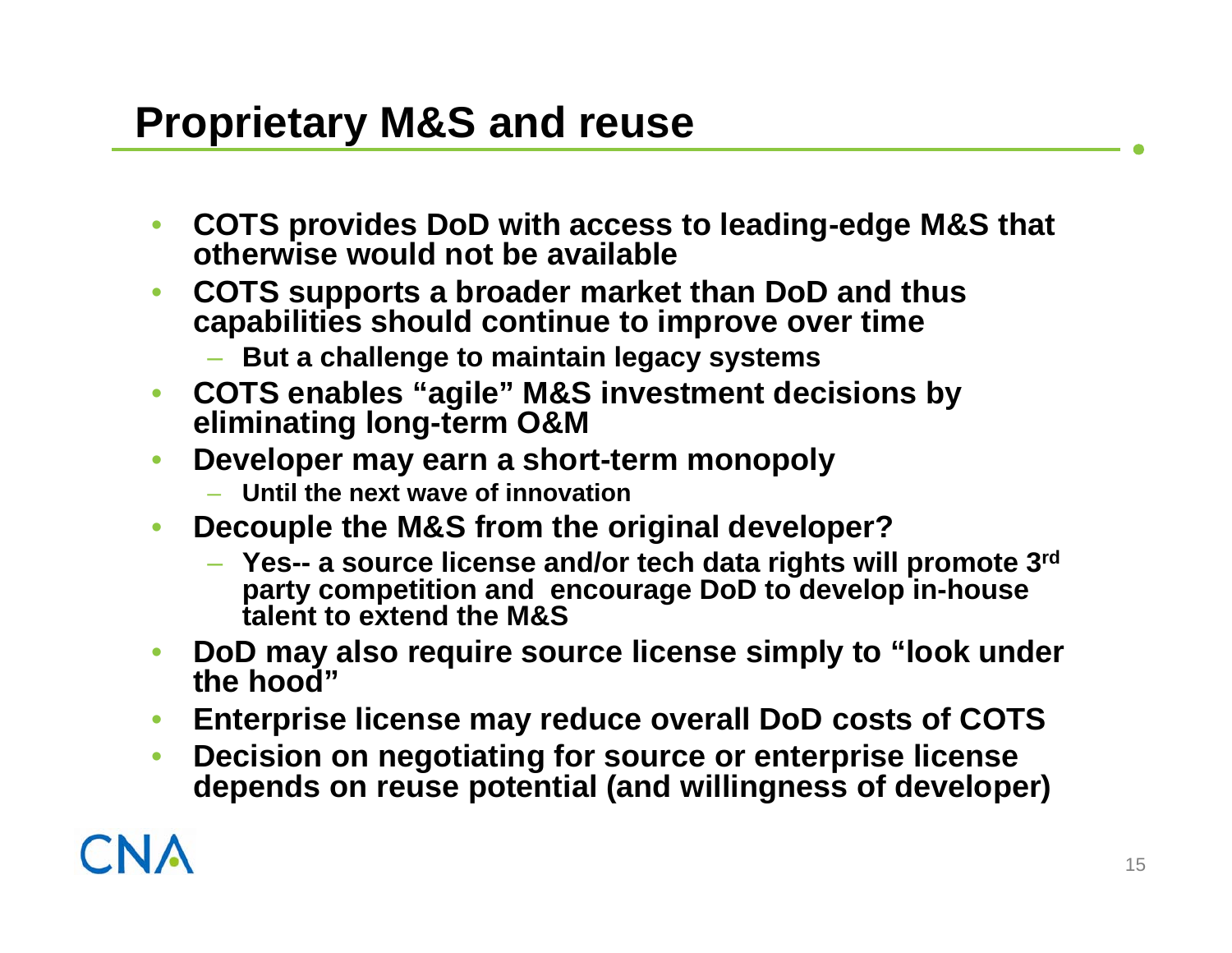#### **Lessons learned from successful M&S reuse**

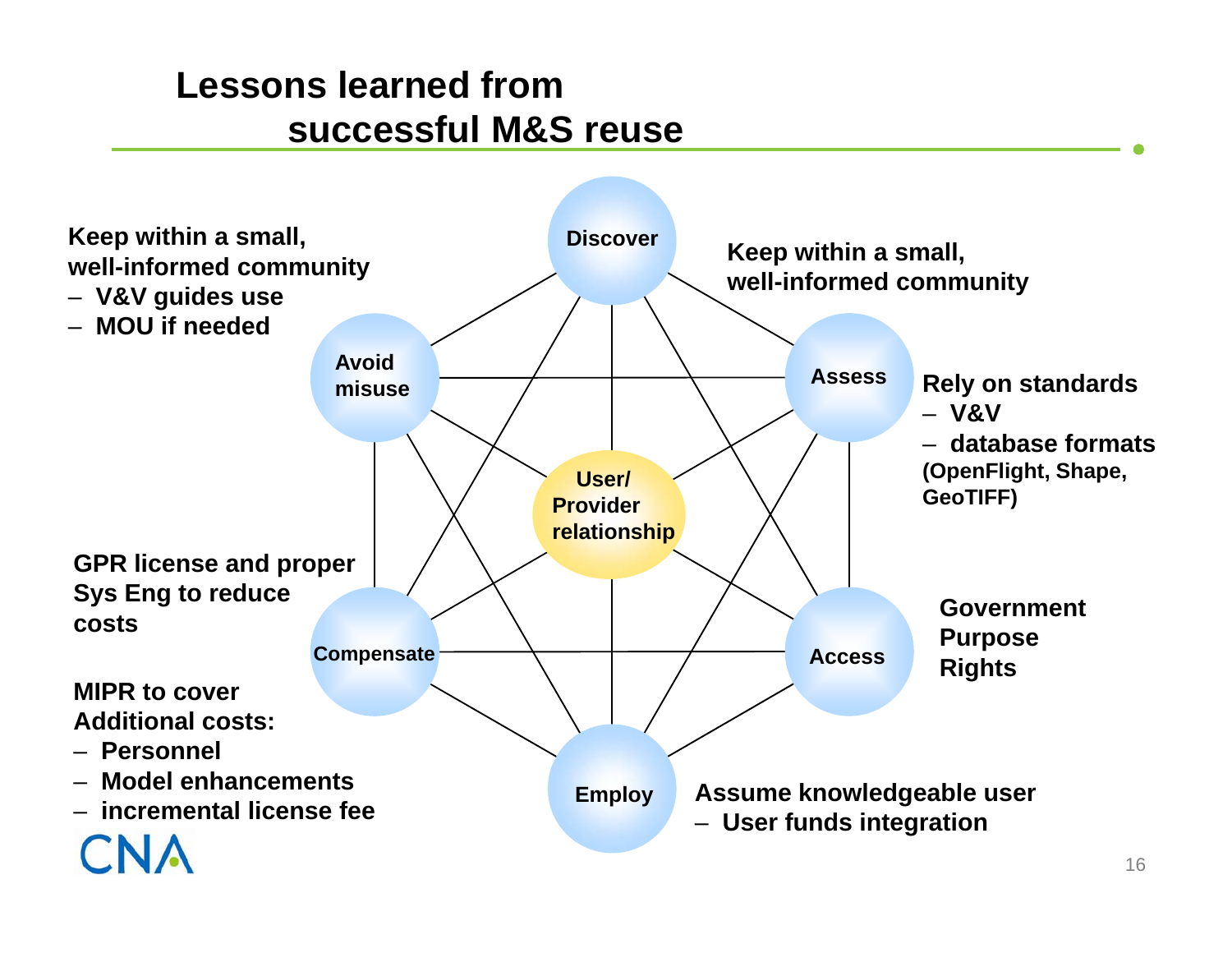#### **M&S Resource Reuse Business Model**

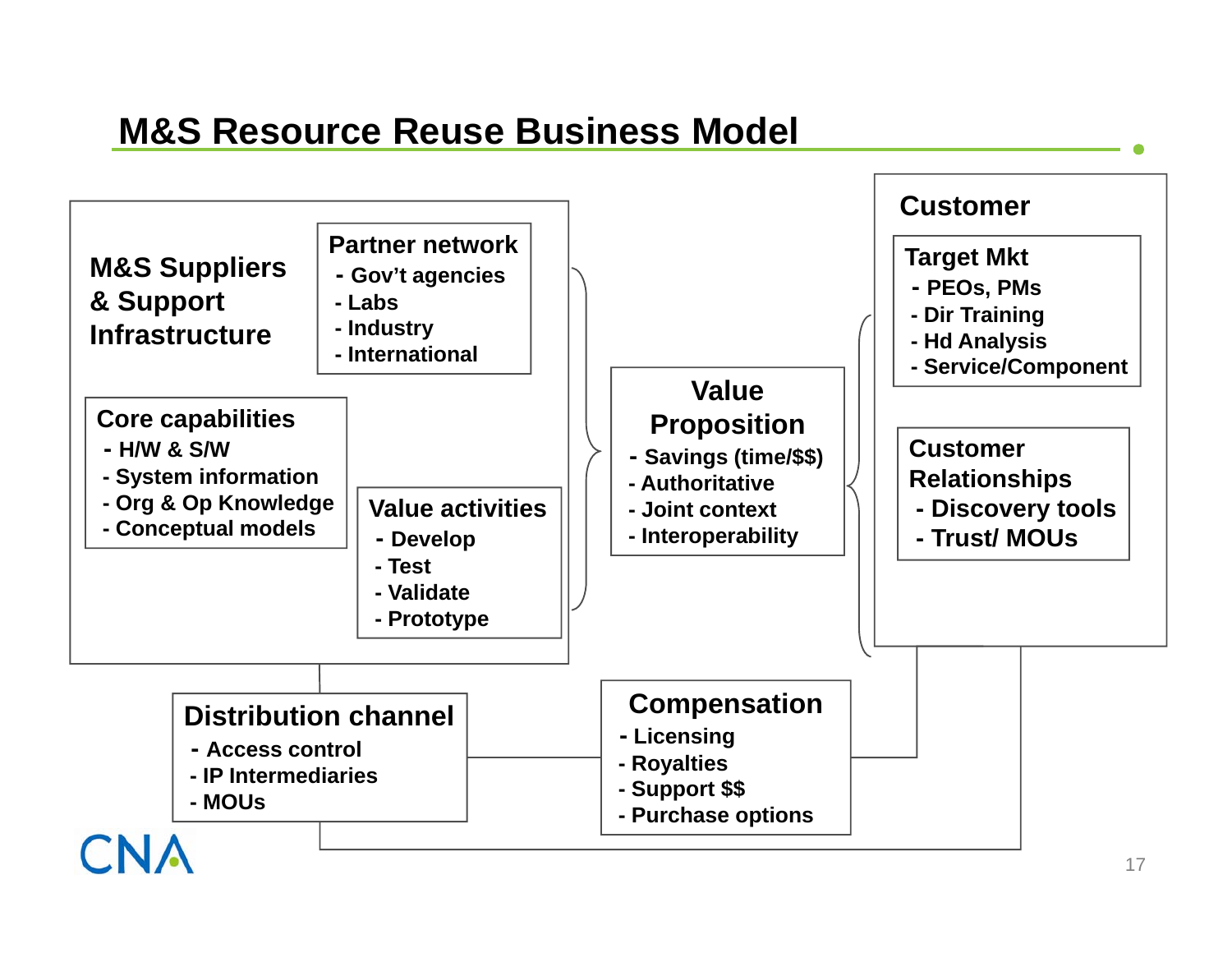#### **Business model actions to spur M&S reuse**

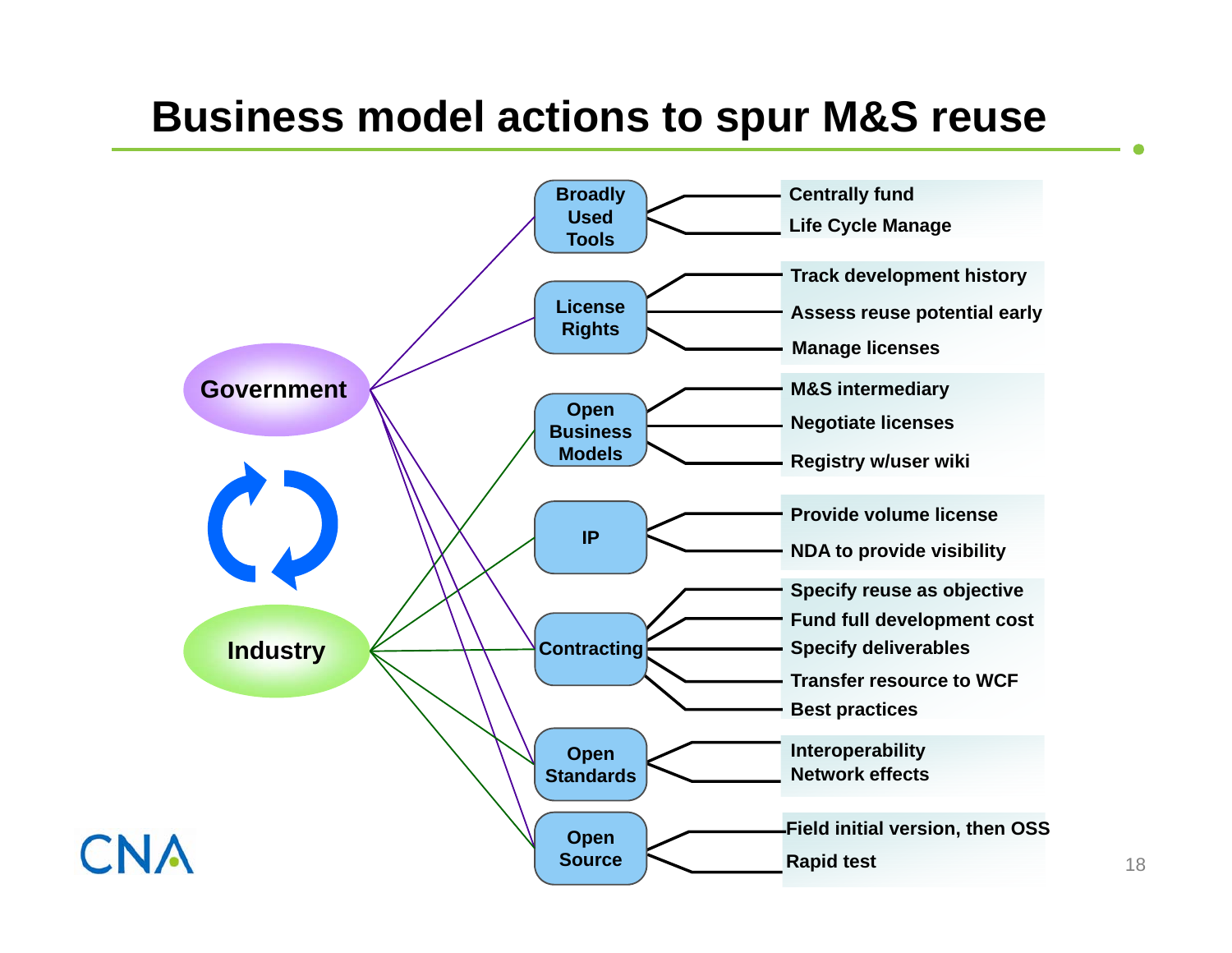# **Backup**

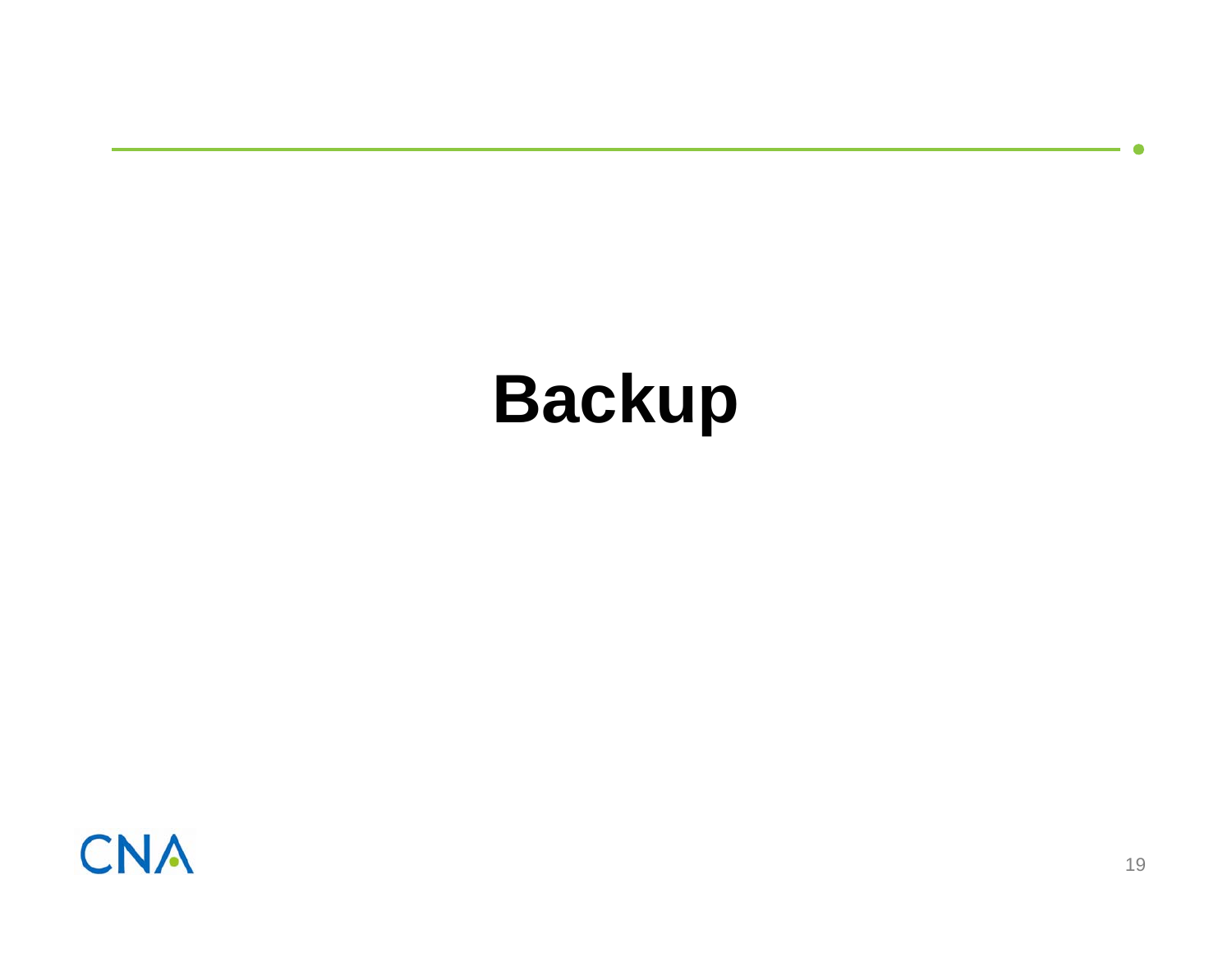#### **Business model actions that will spur M&S reuse (1 of 7)**

- • **Improved contracting practices**
	- **Specify software, tech data, documentation as a deliverable**
	- **Price contract to include full cost of making M&S reusable (licenses, documentation, V&V, interfaces, …)**
	- **Include expectations for software reuse in solicitations (and incentives for achieving reuse)**
	- **Implement stronger oversight of M&S development process**
		- **When was it developed and who paid for it?**
		- П **Is contractor entitled to restricted or limited rights?**
		- П **Standard contract language requiring GPR on all datasets**
	- **Require registration of all M&S resources (with metadata)**

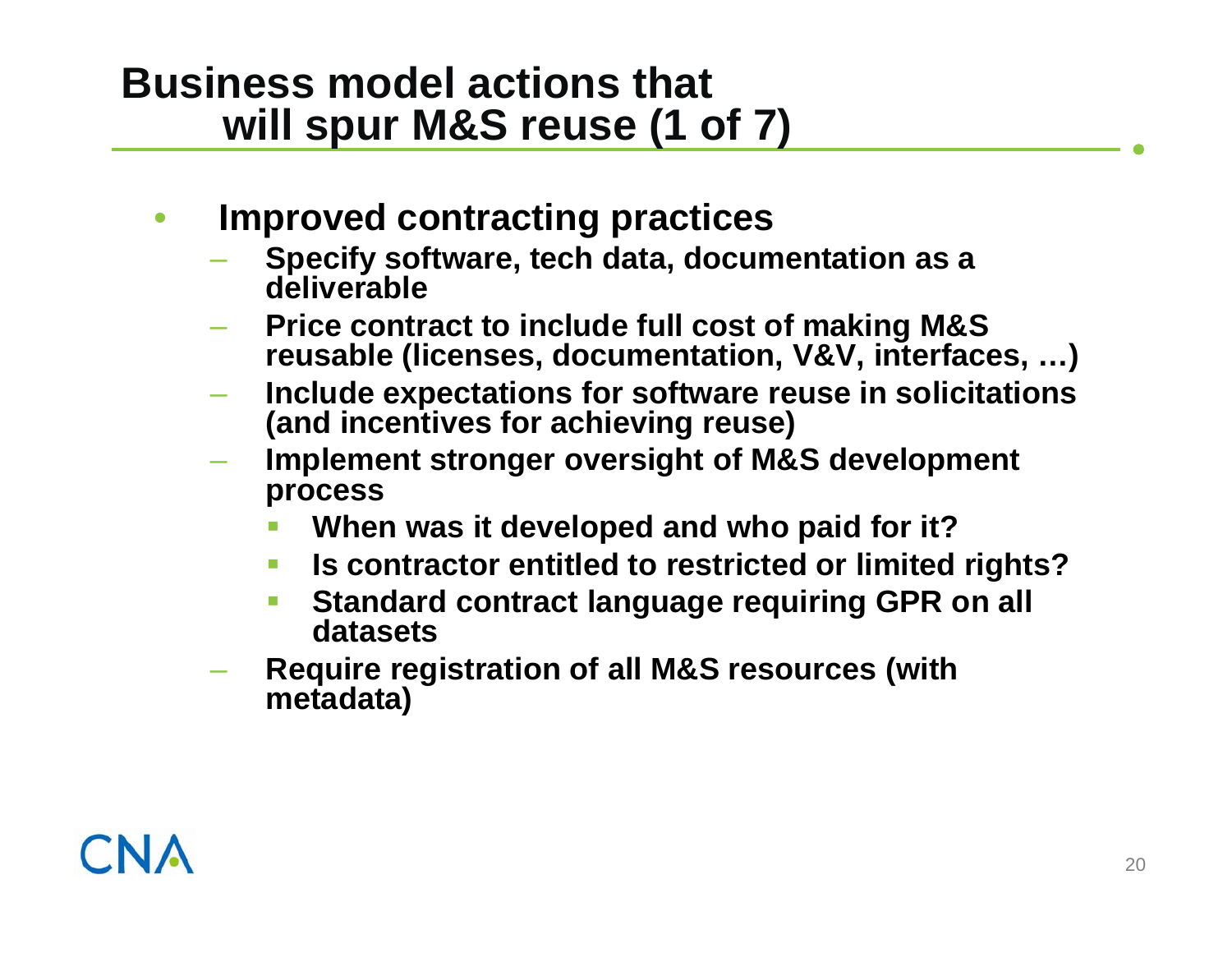#### **Business model actions that will spur M&S reuse (2 of 7)**

 $\bullet$  **Implement improved training for contract officers and program managers**

#### **Contract Officers**

- **-- Goals and strategies for M&S reuse**
- **-- Form and function of alternative deliverables:** 
	- ¾ **Computer programs, source code, object code, algorithms, flow charts, computer databases, documentation, etc.**
- **Program managers / DoD decision makers**
	- **-- Goals and strategies for M&S reuse**
	- **-- Software licenses and tech data rights:**
		- ¾ **Unlimited, limited, restricted, government purpose, commercial license, nonstandard rights**
	- **-- Negotiating strategies**
- $\bullet$  **Develop a "Best Practices Guide" for contracting M&S resources**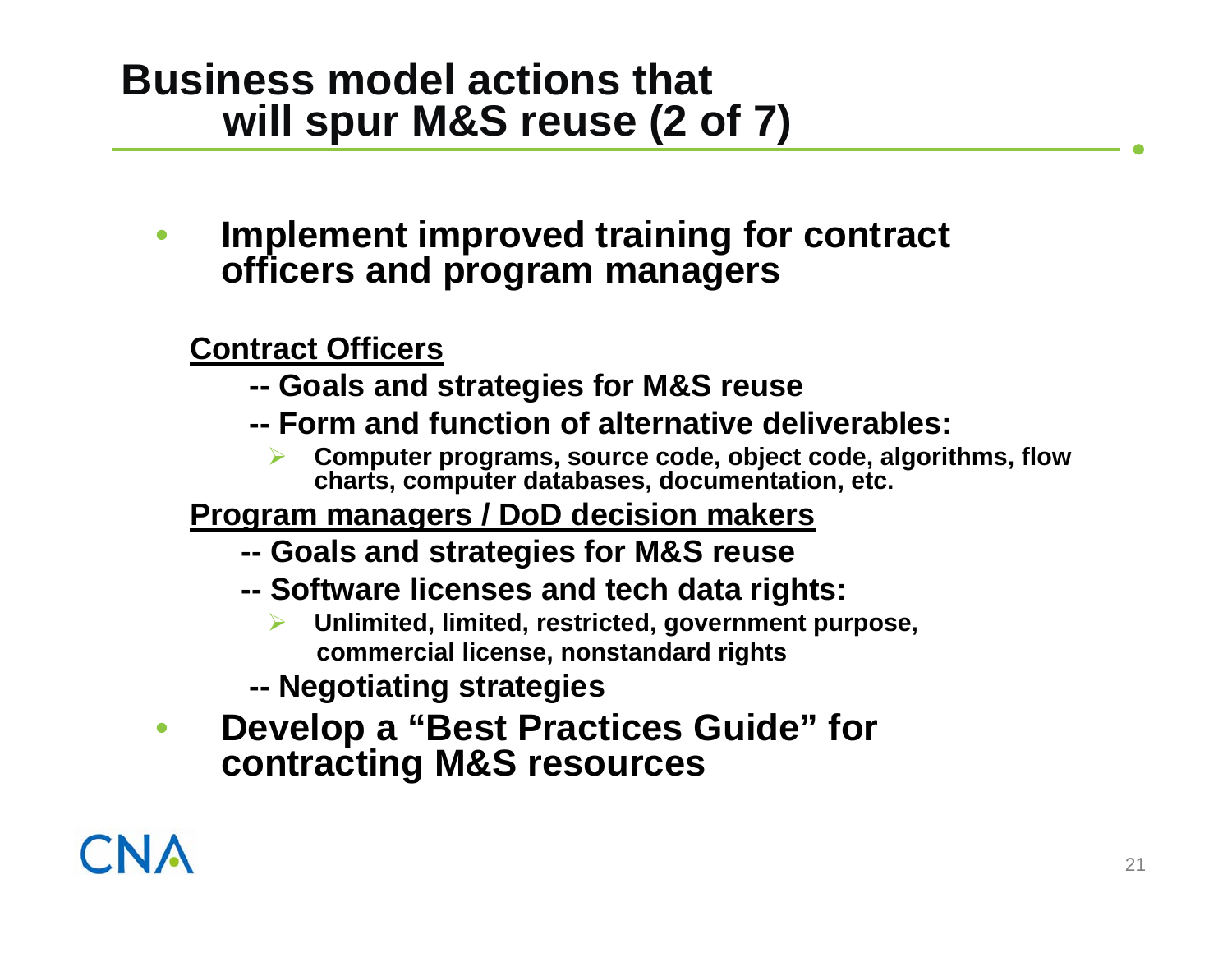#### **Business model actions that will spur M&S reuse (3 of 7)**

- • **For broadly used GOTS M&S, use central funding to make the resource reusable and to manage Life Cycle Costs**
	- –**No single organization can be responsible**
- • **Similar approach for common databases**
	- $\mathcal{L}_{\mathcal{A}}$  **Environment, threat models, scenarios, current and future forces (Blue, Red, White)**
- • **Negotiate volume or enterprise license for proprietary M&S**

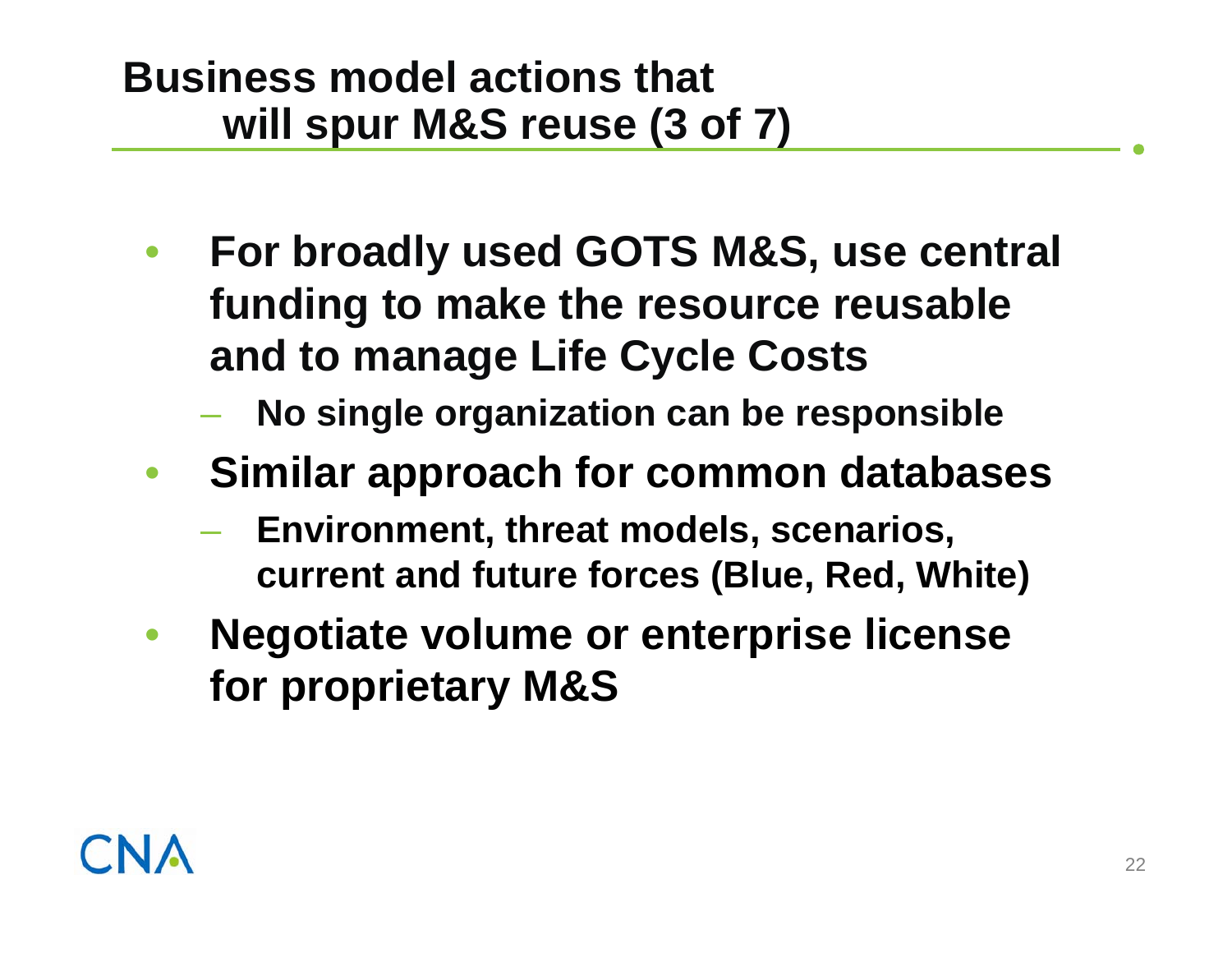### **Emerging tenets for an M&S business model (4 of 7)**

#### **M&S intermediary to create a secondary market**

- •**Patterned after IP intermediary (Innovation Xchange, InnoCentive)**
- $\bullet$  **Functions as an honest broker**
	- **Helps PMs locate suitable M&S resources**
	- **Helps developers find a market for established M&S resources**
	- **Independent of developers and users – Free to sign NDAs**
- •**Documents legal status of each M&S resource within DoD**
- •**Facilitates license agreements**
- $\bullet$ **Manages tiers of licenses across DoD**
- • **Builds and maintains the knowledge base**
	- **How resources have been used in the past**
	- **V&V histories**
- $\bullet$ **Handles MOUs to guide appropriate use and avoid liability**

#### **Virtual collaboration through electronic registries alone will be insufficient to achieve desired levels of reuse**

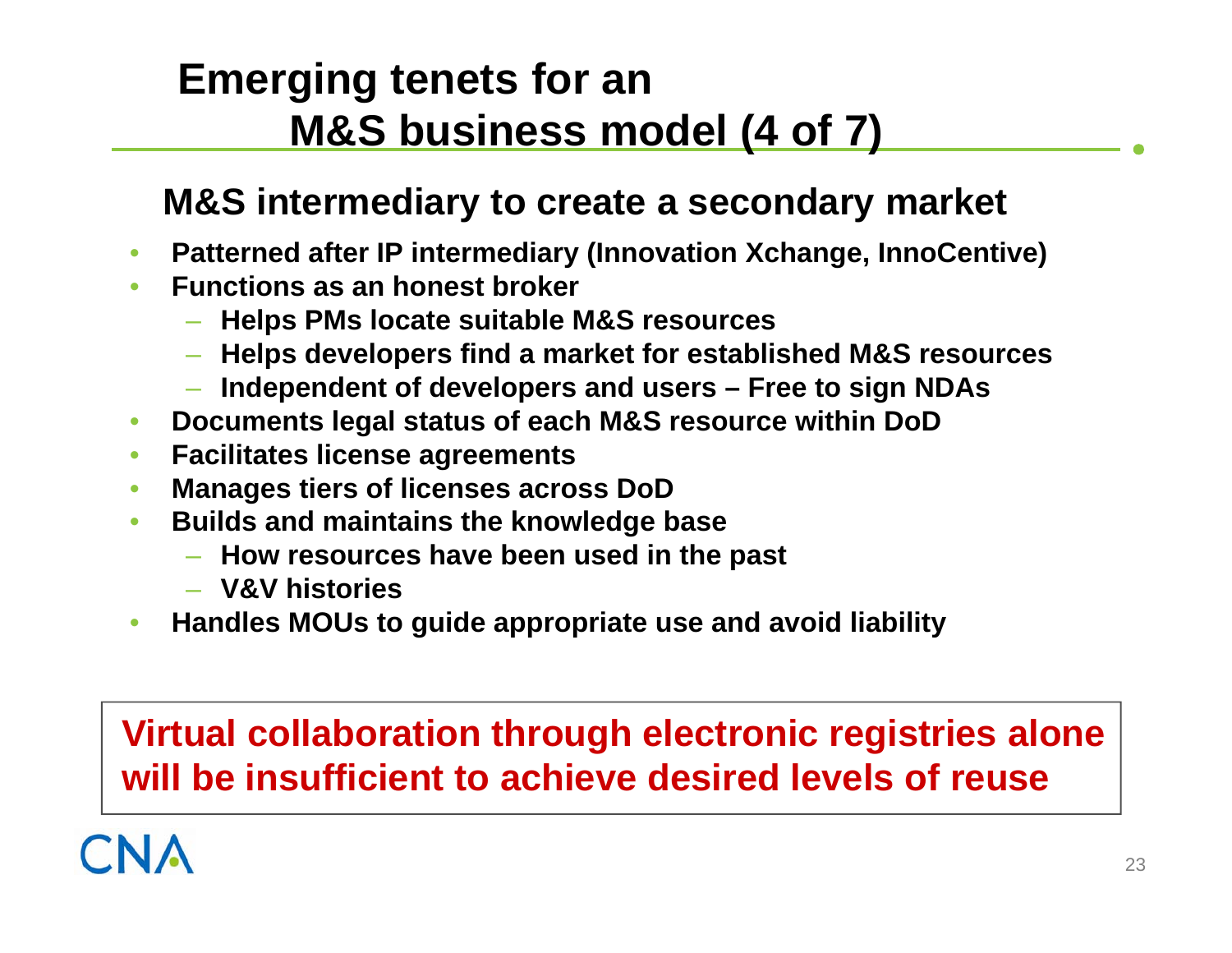#### **Business model actions that will spur M&S reuse (5 of 7)**

- **Establish enablers for open business model transactions for both government and industry**
	- **Register reusable M&S assets (Gov't and industry)**
	- **Include license rights**
	- **Include info on previous applications**
	- **Allow user-wiki comments on experiences with the M&S**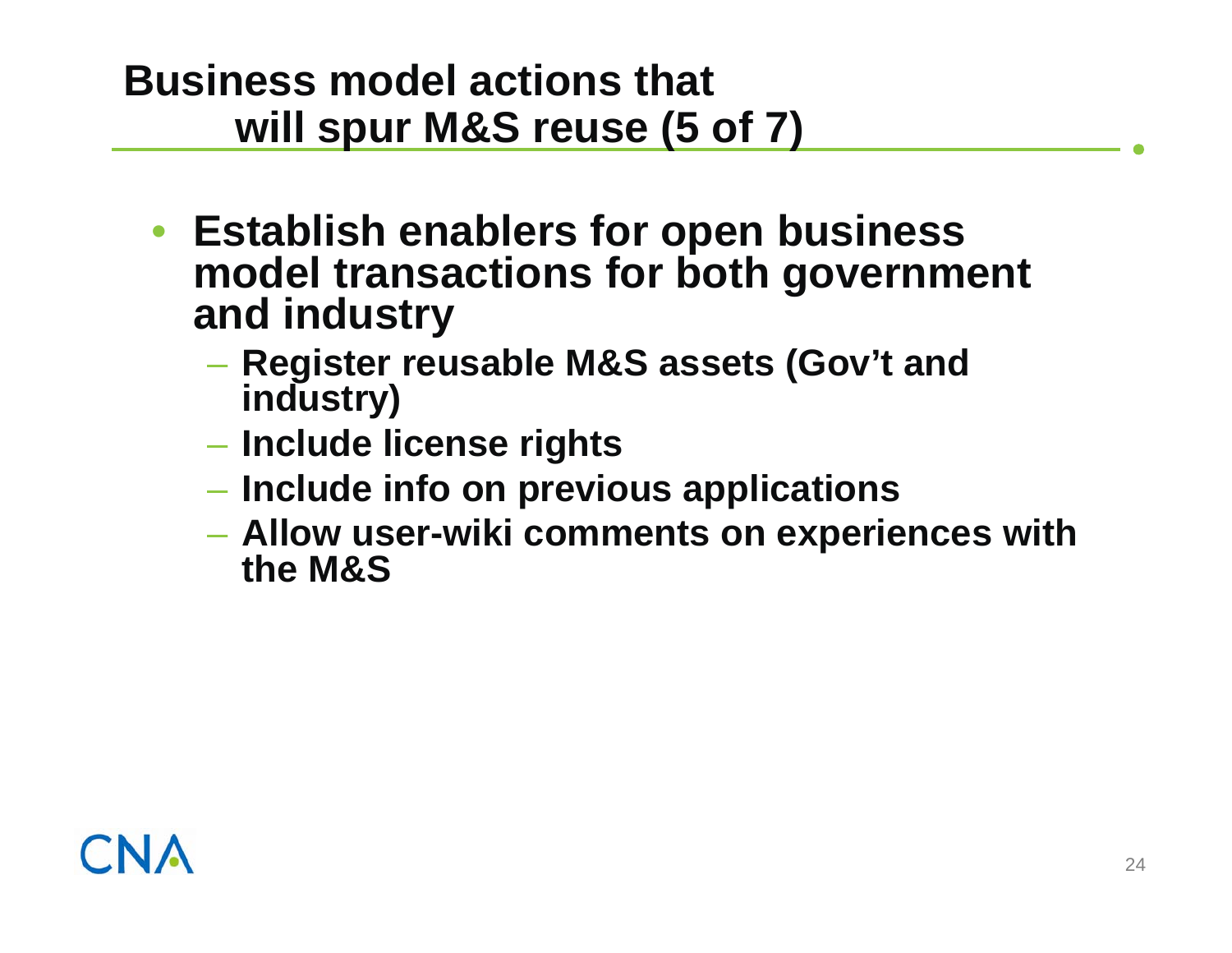#### **Business model actions that will spur M&S reuse (6 of 7)**

- • **Explore the transfer of reusable M&S resources to a working capital fund (e.g., major test range)**
	- – **Compensate M&S provider with test range services**
- • **Develop methods to assess downstream and cross-program reuse potential**
- • **Adopt strong scientific practices to ensure credibility of M&S products**